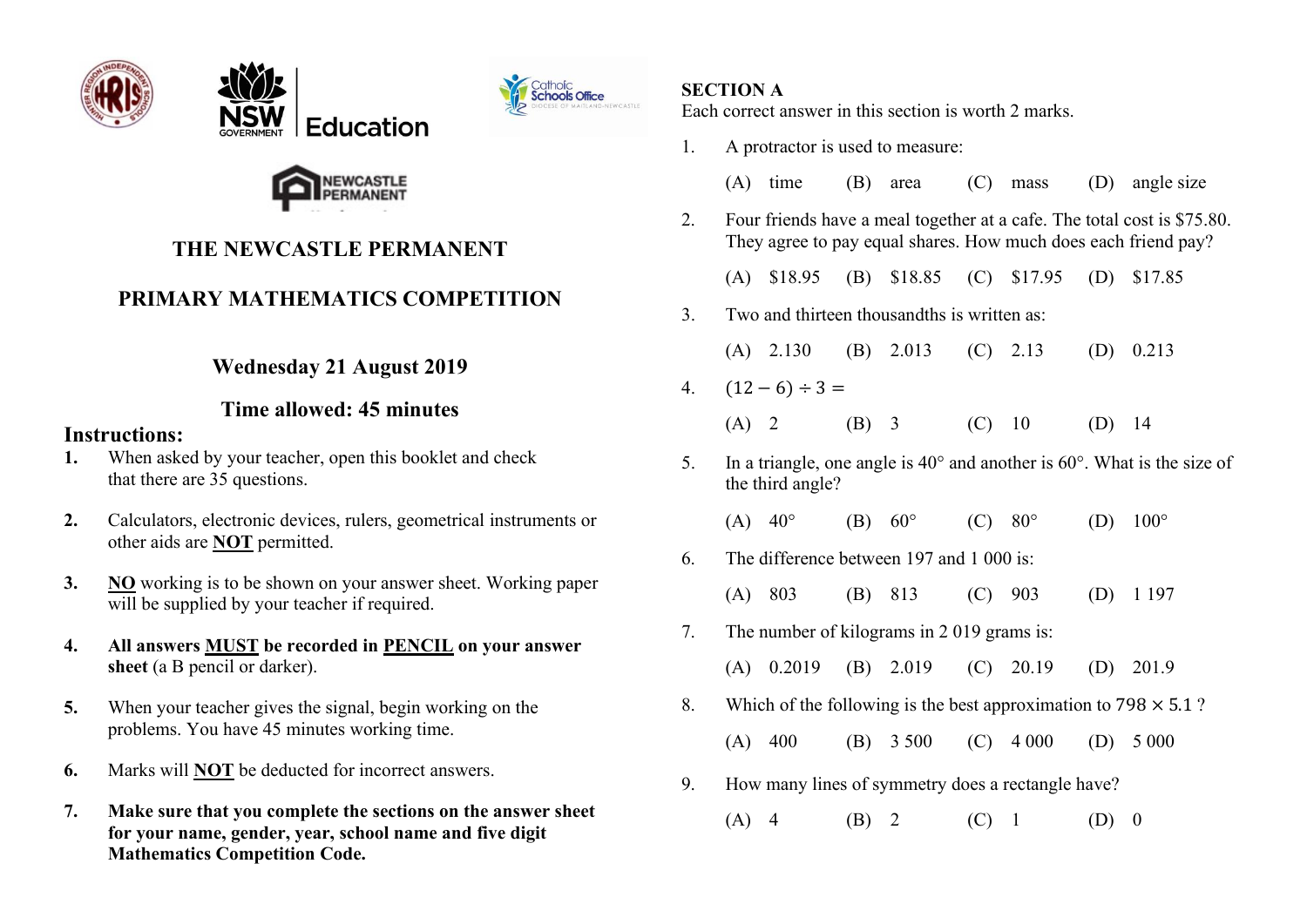- 10. Which of the following is a **false** statement?
	- (A)  $-3 > -5$  (B)  $2.6 > -4$ (C)  $\frac{1}{10} > \frac{1}{9}$ 9 (D)  $12 \div 2 + 1 > 12 \div (2 + 1)$
- 11. Which point has coordinates (−2, −4)?



- 12. How many minutes are there between 11.40 pm and 3.10 am the next day?
	- (A) 250 (B) 230 (C) 210 (D) 190
- 13. If one letter from the word POSSUM is chosen, what is the probability that it will be an S?

| (A) $\frac{1}{6}$ | (B) $\frac{1}{5}$ | (C) $\frac{1}{4}$ | (D) $\frac{1}{3}$ |  |
|-------------------|-------------------|-------------------|-------------------|--|
|-------------------|-------------------|-------------------|-------------------|--|

- 14. Which of the following solids has 5 faces and 9 edges?
	- (A) triangular prism (B) triangular pyramid
	- (C) rectangular prism (D) rectangular pyramid

15. Which of the following is between 2 and 3 ?

(A) 
$$
\frac{7}{2}
$$
 (B)  $\frac{7}{3}$  (C)  $\frac{7}{4}$  (D)  $\frac{7}{5}$ 

#### **SECTION B**

Each correct answer in this section is worth 3 marks.

- 16. The area of a rectangle is 25 cm<sup>2</sup> and it has a width of 2 cm. The perimeter of the rectangle is:
	- (A) 14.5 cm (B) 27 cm (C) 29 cm (D) 50 cm
- 17. If you started at 13 and continued to count **backwards** by 4, the first number reached which is less than −13 would be:
	- (A)  $-7$  (B)  $-11$  (C)  $-14$  (D)  $-15$
- 18. The picture shows a cube made of 27 smaller cubes. If one of the small cubes at a vertex of the big cube is removed, which of the following statements about the big cube is true?



- (A) Volume decreased, surface area increased
- (B) Volume decreased, surface area decreased
- **(**C**)** Volume decreased, surface area unchanged
- (D) Volume increased, surface area unchanged
- 19. In a game the player turns over a card to show the colour of a single dot on its underside. Each dot is red or green or blue. It is known that 30% of the cards have a red dot and 1 in 10 have a blue dot. If the game was played 50 times, how many green dots would you expect to get?
	- (A) 5 (B) 15 (C) 20 (D) 30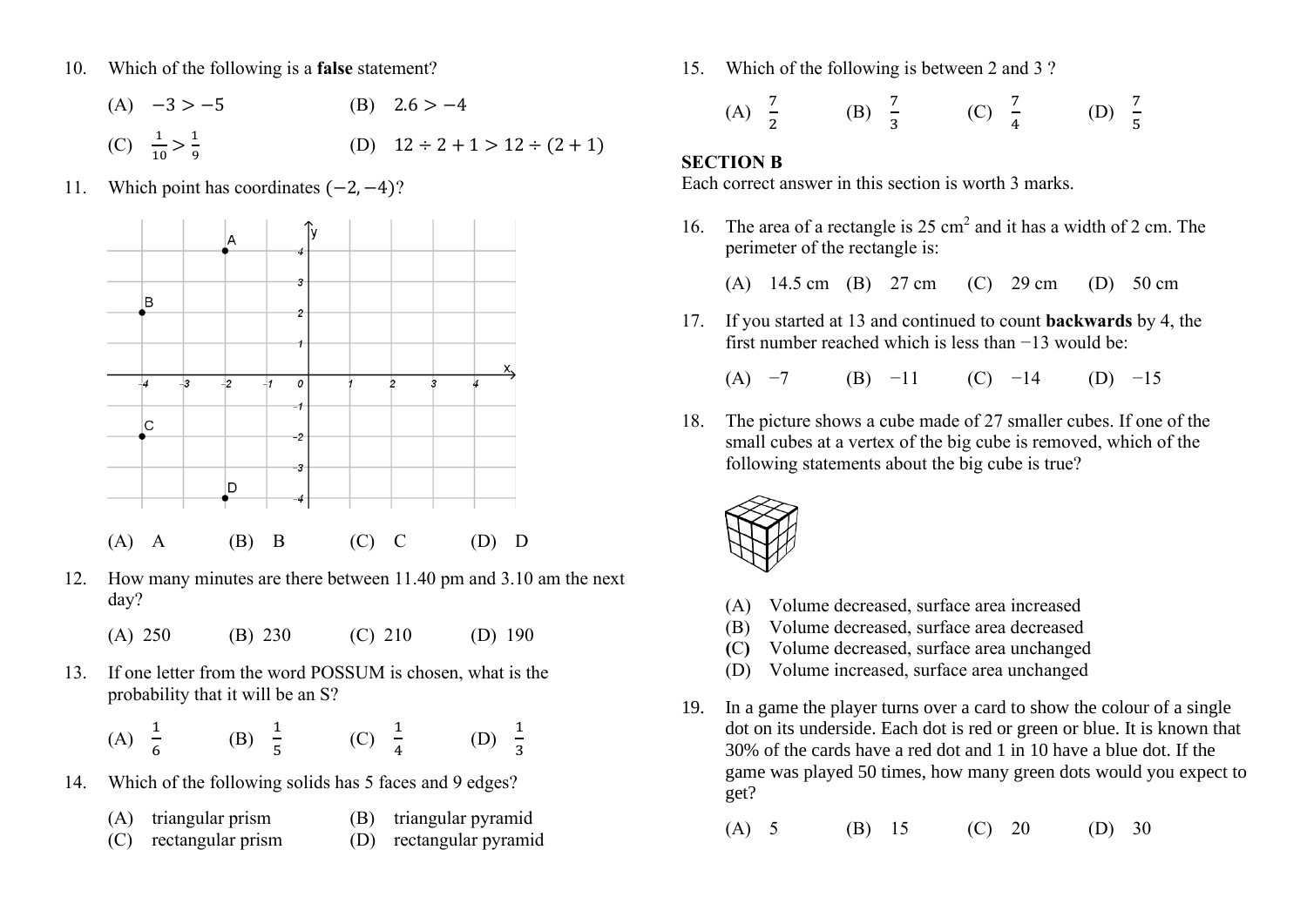- 20. The average of 7.6, 1.02 and 0.404 is:
	- (A) 1.94 (B) 3.008 (C) 3.08 (D) 4.512
- 21. In how many ways could 48 identical items be packed into parcels so that each parcel has the same number of items in it and no items are left out? For example, there could be 12 parcels with 4 items in each, or 4 parcels with 12 items in each.
	- (A) 10 (B) 8 (C) 6 (D) 5
- 22. The diagram shows a rectangle with an **acute angled isosceles triangle** inside it.

One of the equal sides of the triangle has been extended to form a straight line. What is the size of the shaded angle?



- (A)  $110^{\circ}$  (B)  $120^{\circ}$  (C)  $140^{\circ}$  (D)  $160^{\circ}$
- 23. What is the product of 15 thousand and 20 thousand?
	- (A) 300 thousand (B) 3 million (C) 300 million (D) 3 billion

24. 
$$
2\frac{5}{8} - \frac{3}{4} =
$$

(A)  $\frac{7}{8}$  (B)  $1\frac{7}{8}$  $\frac{7}{8}$  (C)  $2\frac{1}{8}$  $rac{1}{8}$  (D)  $2\frac{2}{4}$ 4

- 25. Which of the following numbers has 15 as a factor?
	- (A) 825 (B) 850 (C) 873 (D) 875

#### **SECTION C**

Each correct answer in this section is worth 4 marks.

- 26. Every Saturday a man goes for a walk which always takes between 2.5 and 3.5 hours. His average speed when walking is always between 4 and 5 km/h. Which of the following could be a distance that he walked?
	- (A) 7 km (B) 8 km (C) 15 km (D) 20 km
- $27. -670 + 951 =$ 
	- (A) −1621 (B) −281 (C) 281 (D) 1621
- 28. A Golden Triangle is an isosceles triangle in which the equal angles are 72°, as shown in Diagram 1. Amy carefully bisects one of the equal angles, as shown in Diagram 2. (Bisecting means dividing into 2 equal parts).



Diagram 1 Diagram 2

Amy now discovers that the shaded triangle in Diagram 2 is:

- (A) A right-angled triangle (B) A golden triangle (C) A scalene triangle (D) An equilateral triangle
	-